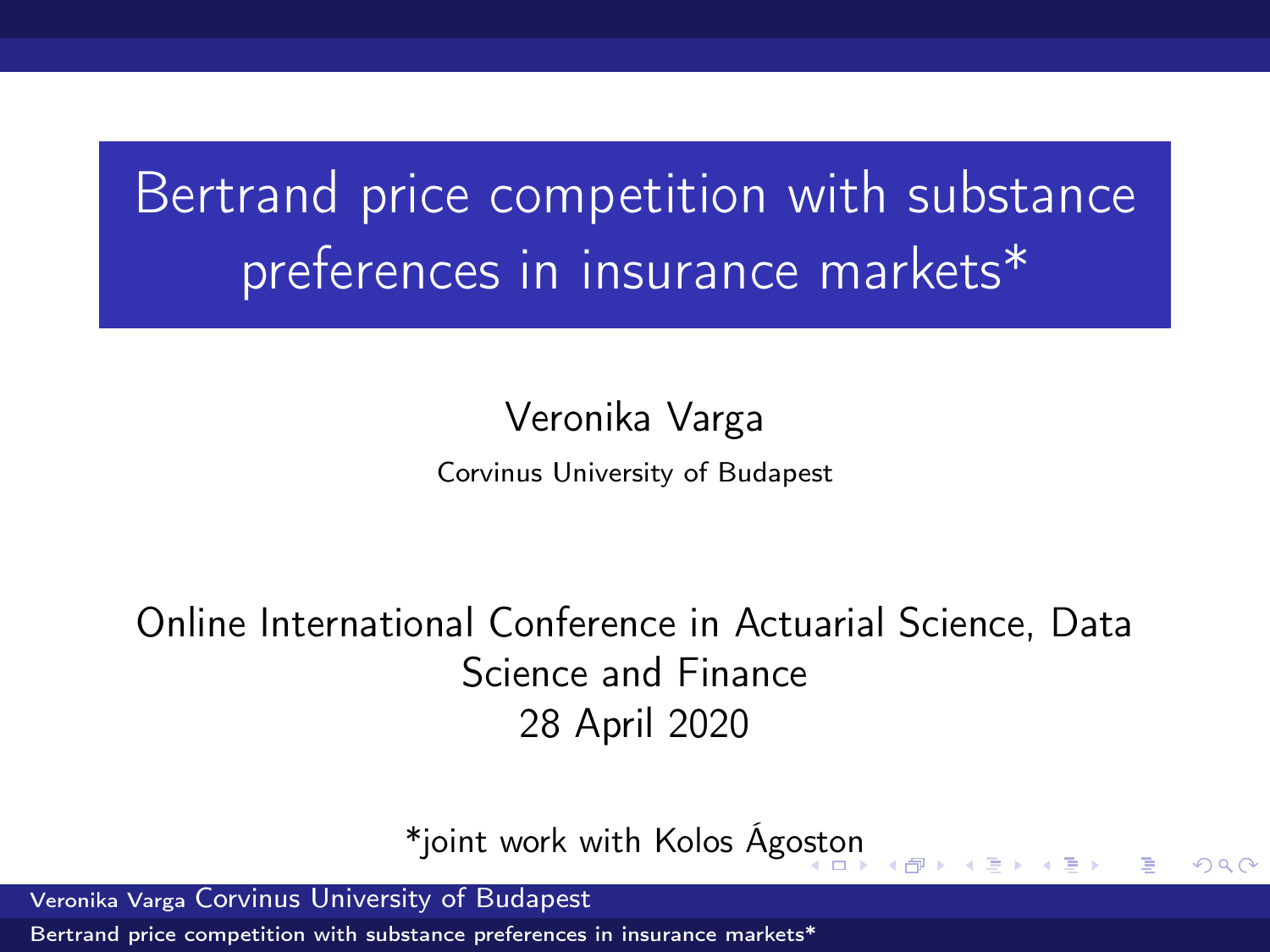## <span id="page-1-0"></span>Is the larger substance preferred?

- Substance with independent and homogenous risks
- $\blacksquare$  Solvency II Value at Risk
- If  $X$  and  $Y$  are normally distributed, VaR is subadditive  $VaR_{99.5\%}(X + Y) < VaR_{99.5\%}(X) + VaR_{99.5\%}(Y)$
- Can be a motivation to increase the substance
- $\blacksquare$  It may be worth examining the question from a decision theory perspective

キロメ メタメ メモメ メモメ

 $209$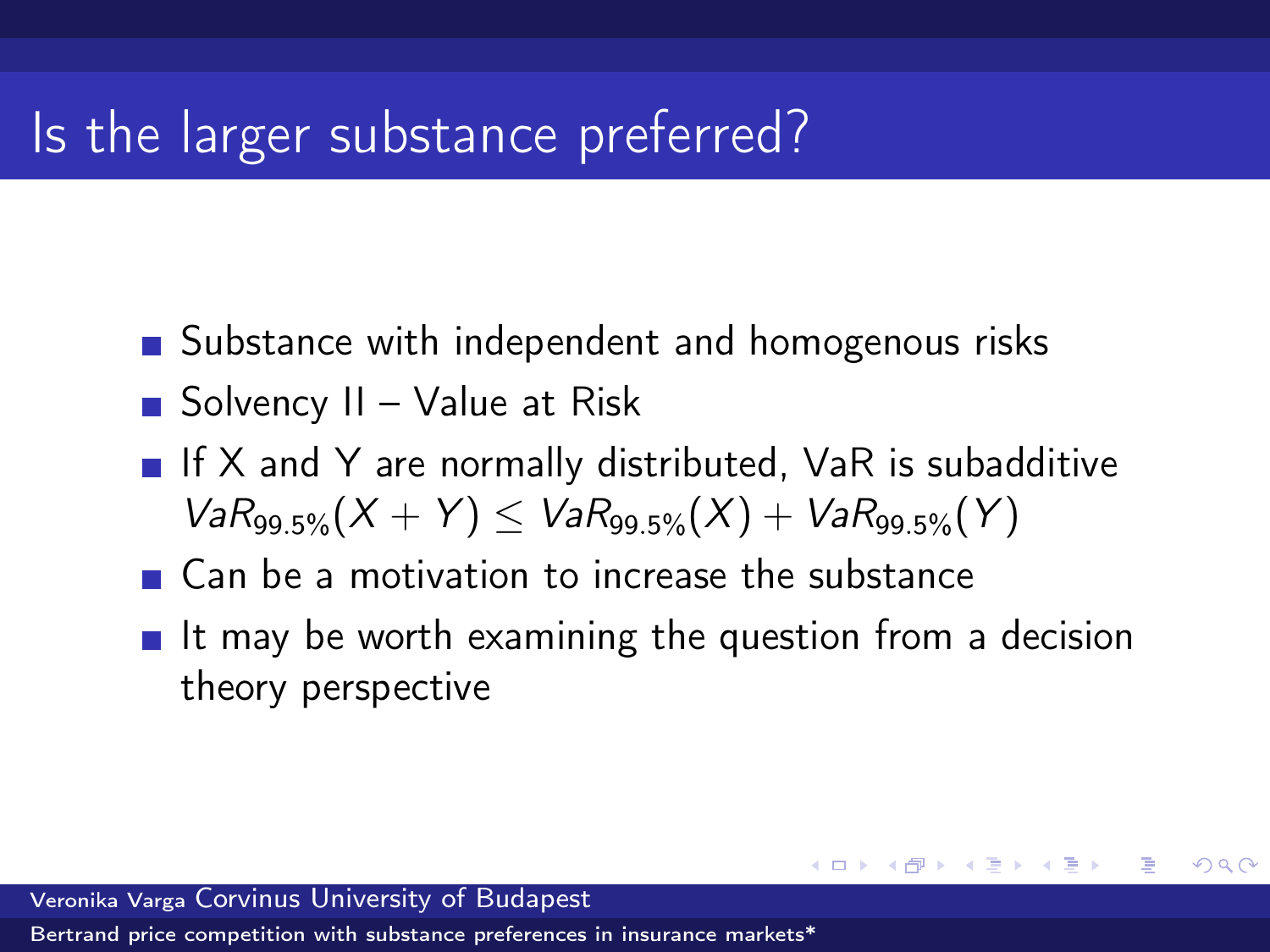#### Insurance market

Oligopoly vs Perfect competition

- **Turkey**: Kasman Turgutlu (2008)
- Netherlands: J. A. Bikker M. van Leuvensteijn (2011)
- Sweden: Lindmark Andersson Adams (2006)
- **Taiwan**: Wang Tzeng Wang  $(2003)$
- Central and Eastern Europe: Tipurić Pejić Bach Pavić (2008)

K ロト K 御 ト K 君 ト K 君

 $\Omega$ 

Most cases seem to support the oligopoly model.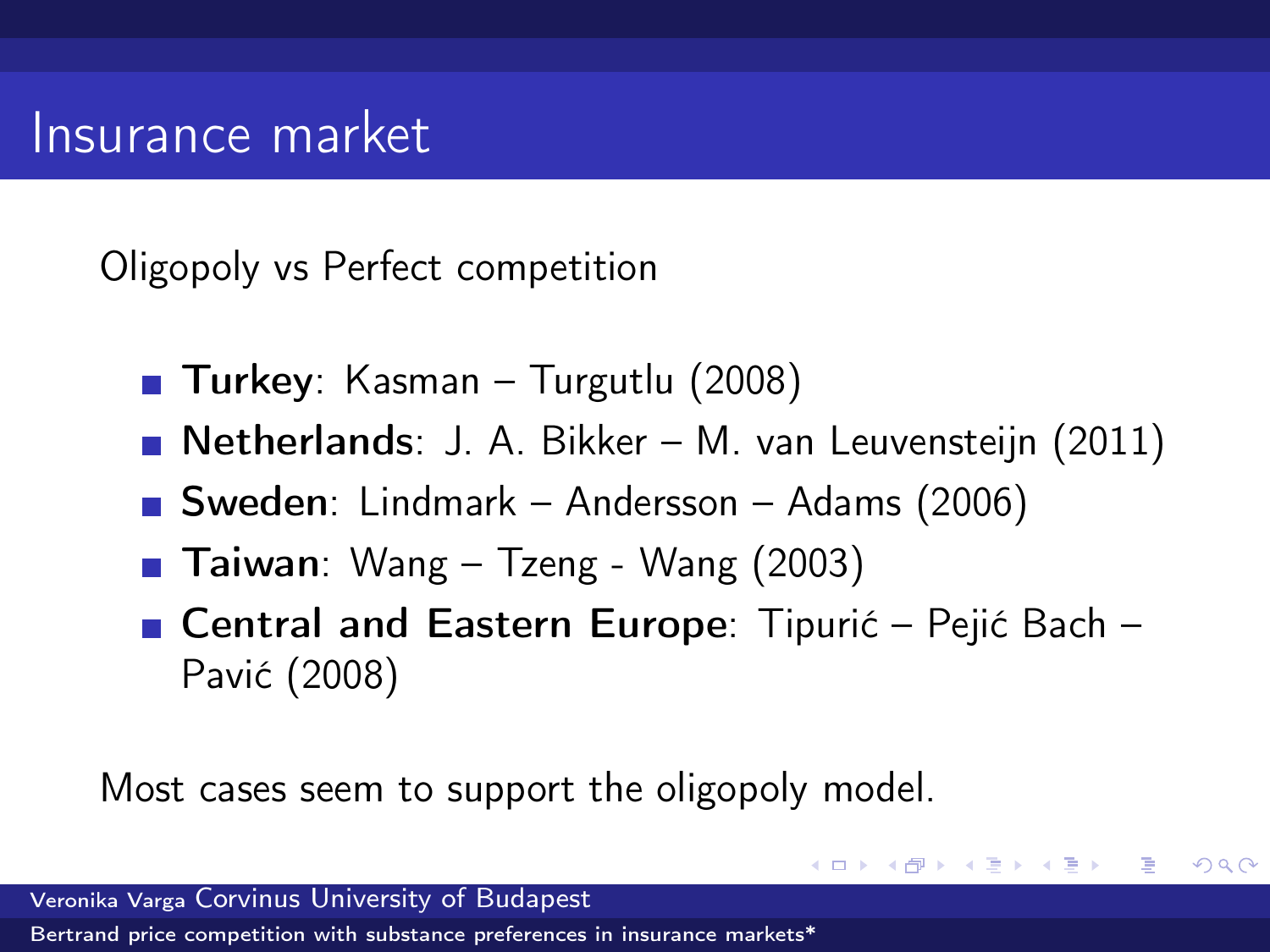## Oligopolies in insurance market

- Bertrand oligopoly Bertrand paradoxon
- Sonnenholzner and Wambach (2004), Polborn (1998), Wambach (1999) – oligopoly models with positive profit in insurance market
- Villas-Boas and Schmidt-Mohr (1999) asymmetric information and product differentiation in credit markets

K ロト K 御 ト K 君 ト K 君

 $209$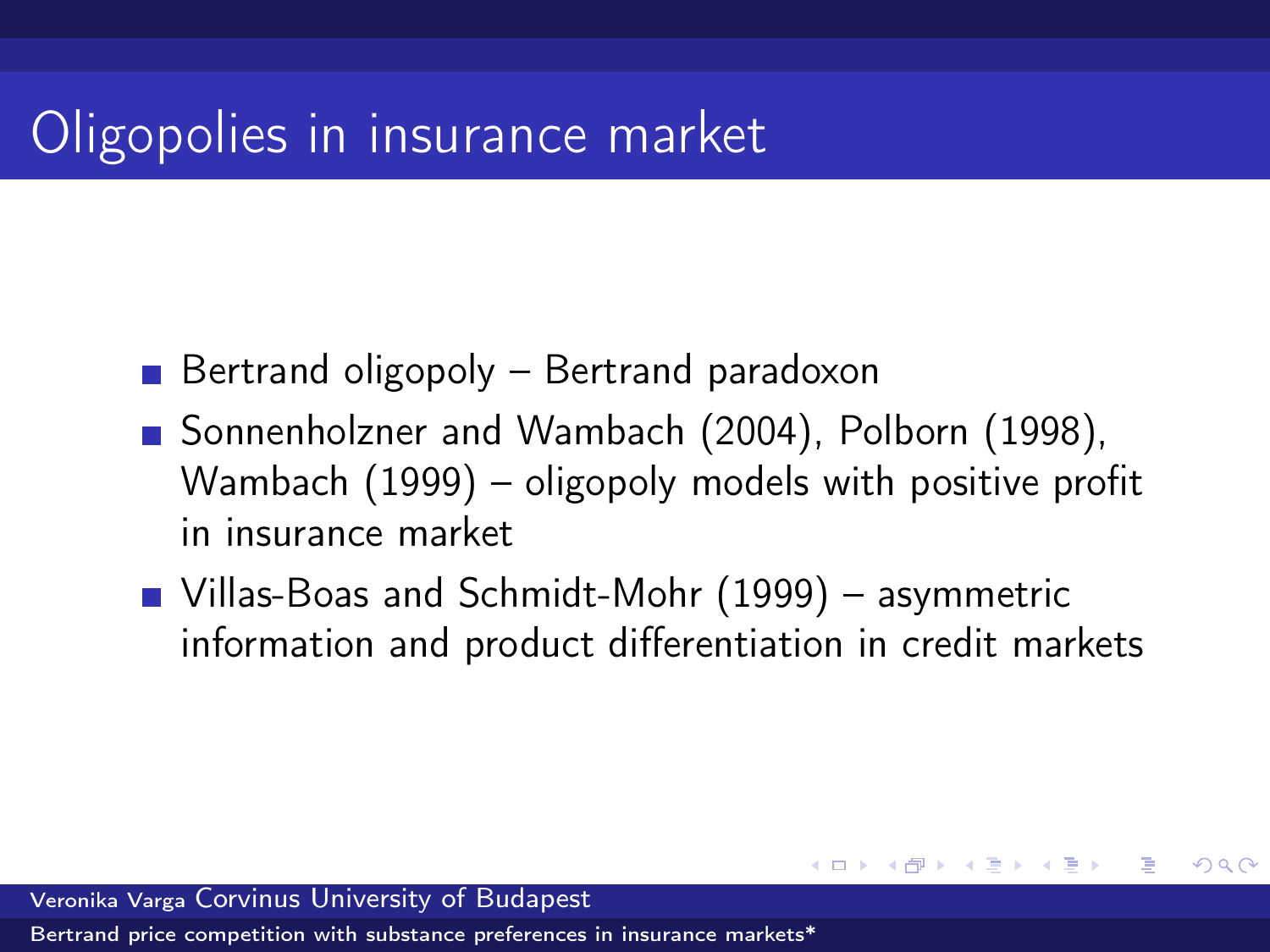# The model

- I: number of the insurers
	- $\blacksquare$  with the same utility function, u
	- $\blacksquare$  with the same wealth,  $w_0$
- N: number of the potential customers
	- $\blacksquare$  D(p): the probability that a customer will buy at p
	- $\blacksquare$  Each customer faces the risk to lose K in an accident with probability q

 $209$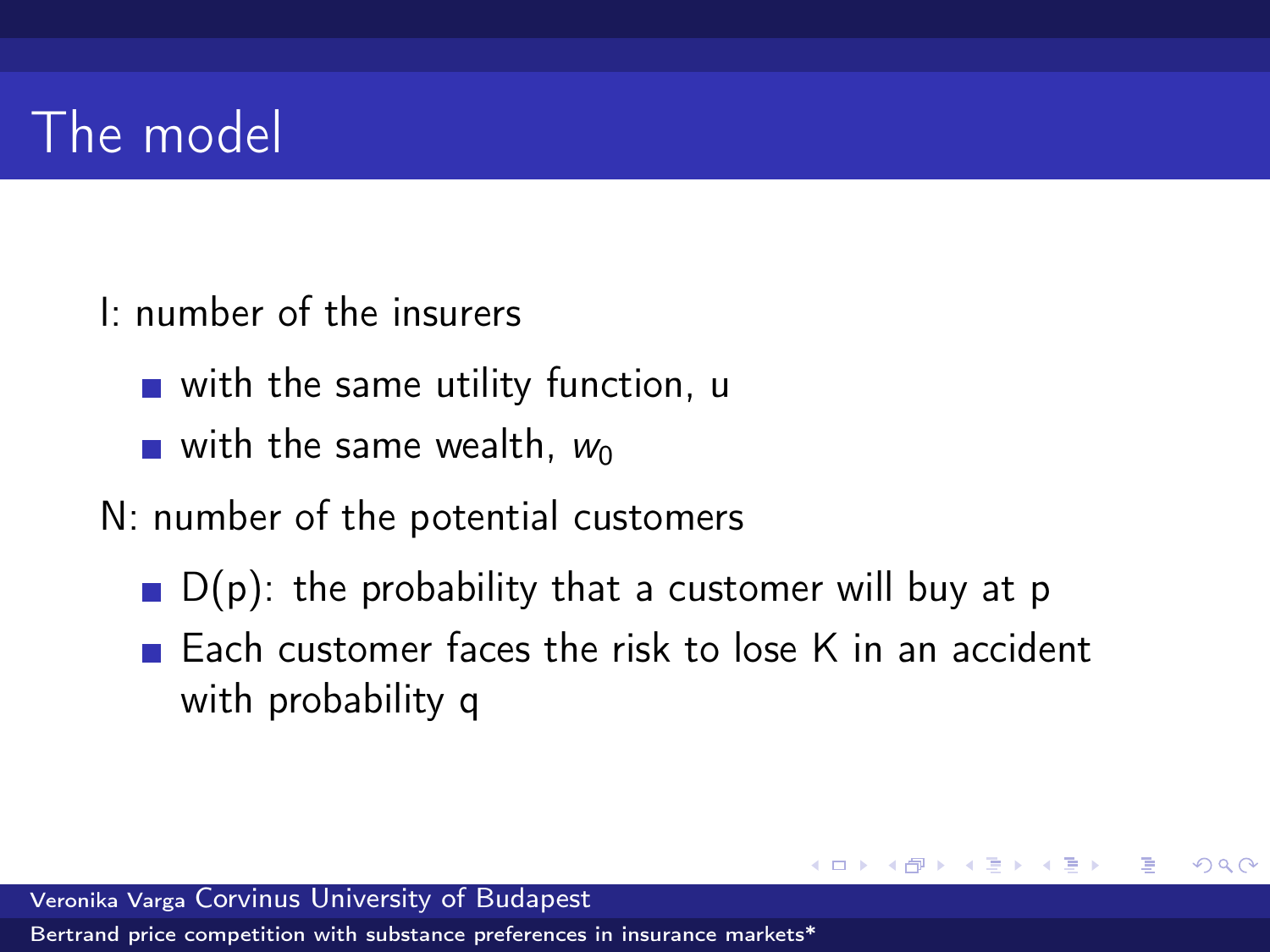## <span id="page-5-0"></span>The model

- **Bertrand competition**
- The firm that quotes the lowest premium sells to all consumers
- If several insurers quote the same lowest premium, they share the market equally

メロメ メタメ メミメ メミメ

重

 $\Omega$ 

 $D(\rho)=\frac{\bar{K}-\rho}{\bar{K}-qK}$  , where  $\bar{K}$  is a fixed parameter

Veronika Varga Corvinus University of Budapest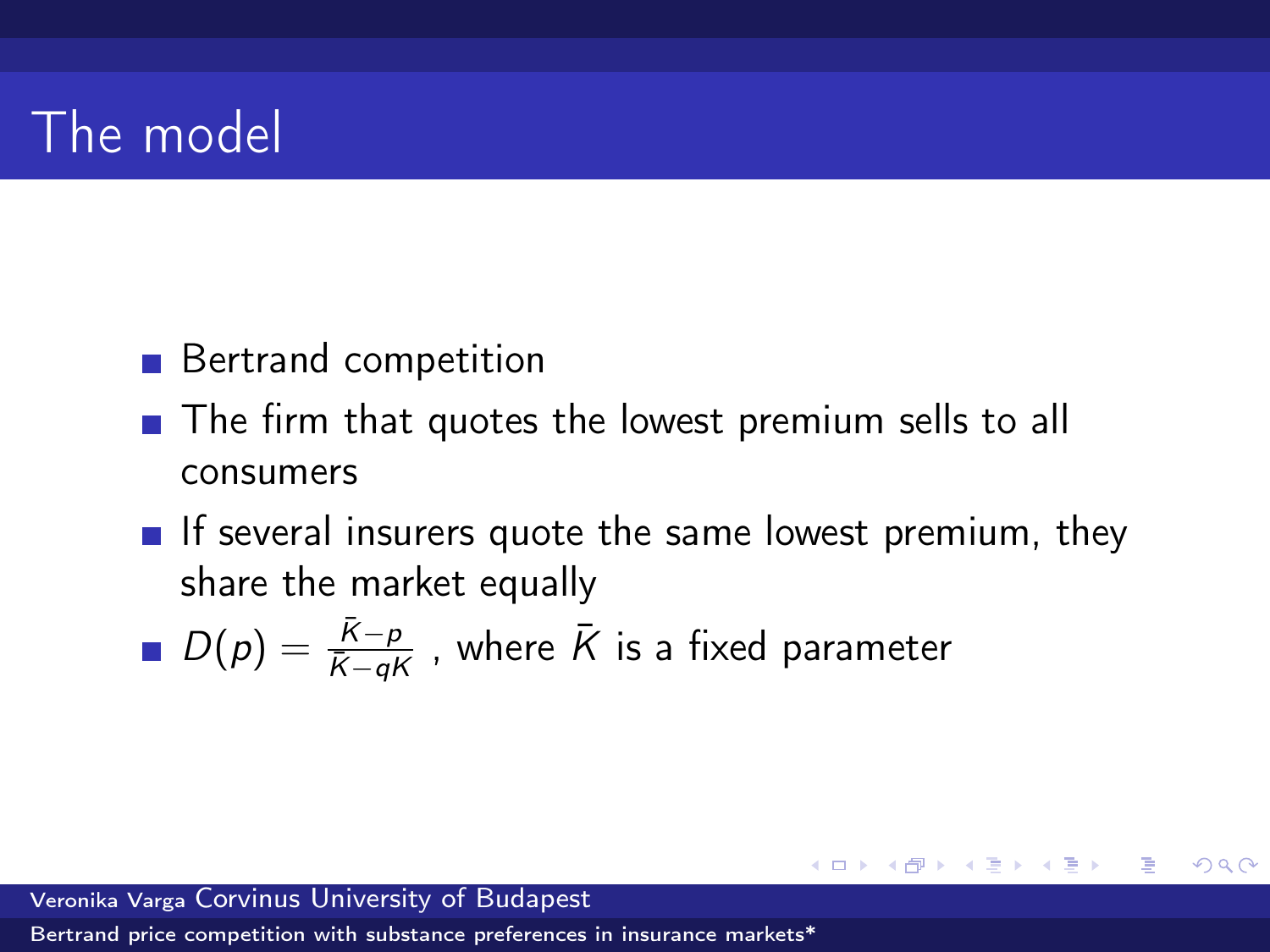# <span id="page-6-0"></span>Substance preference

#### The indifferent price

Let  $P_n(q, K)$  be the price, when the insurer company is indifferent to do not sell any contracts or to sell n contracts.  $U(w, P_n(q, K), n, q, K) = u(w)$ 

#### Substance preference

We say, that  $u$  utility function is substance averse, iff

<span id="page-6-1"></span> $U(w, P_n(q, K), n+1, q, K) < U(w, P_n(q, K), n, q, K)$ ,  $\forall n \in \mathcal{Z}^+$ ,  $q \in (0,1)$ ,  $K \in \mathcal{R}^+$ .

(1)

 $QQQ$ 

If in [\(1\)](#page-6-1) there is equality, than the utility function is substance neutral, if there is greater relation, than it i[s](#page-5-0) s[ub](#page-7-0)[s](#page-5-0)[ta](#page-6-0)[n](#page-7-0)[ce](#page-0-0) [s](#page-20-0)[ee](#page-0-0)[kin](#page-20-0)[g](#page-0-0)[.](#page-20-0) Veronika Varga Corvinus University of Budapest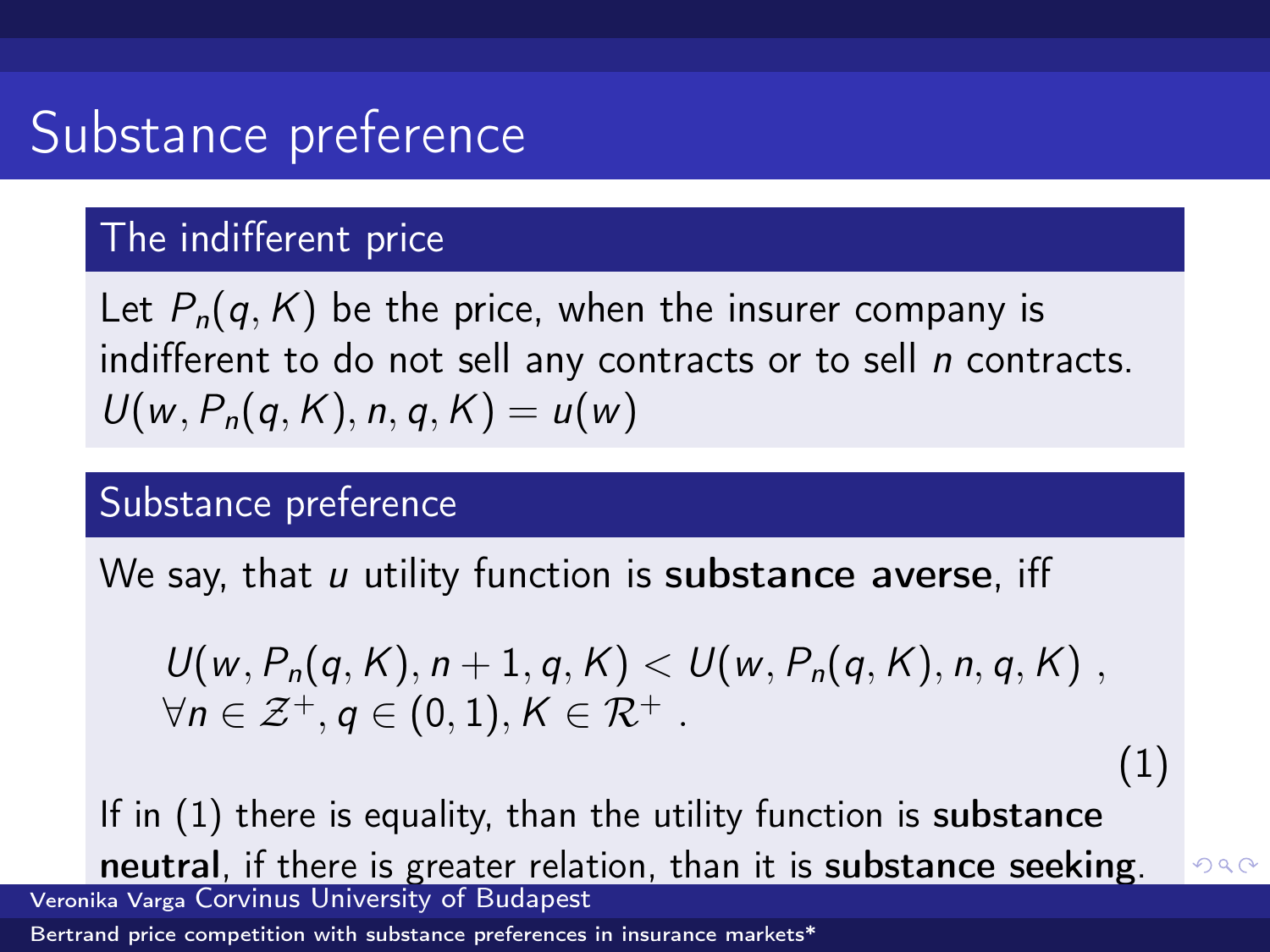## <span id="page-7-0"></span>Substance neutral

The exponential utility function is substance neutral  $u(w) = -e^{-rw}$  , where  $r > 0$ 

The indifferent price is independent of  $n$ 

$$
P_n(q, K) = \frac{1}{r} \ln(q e^{rK} + (1-q))
$$

What happens in the market equilibrium?

No extra utility is avaible in equlibrium

キロメ メ御メ メモメ メモ

 $209$ 

Veronika Varga Corvinus University of Budapest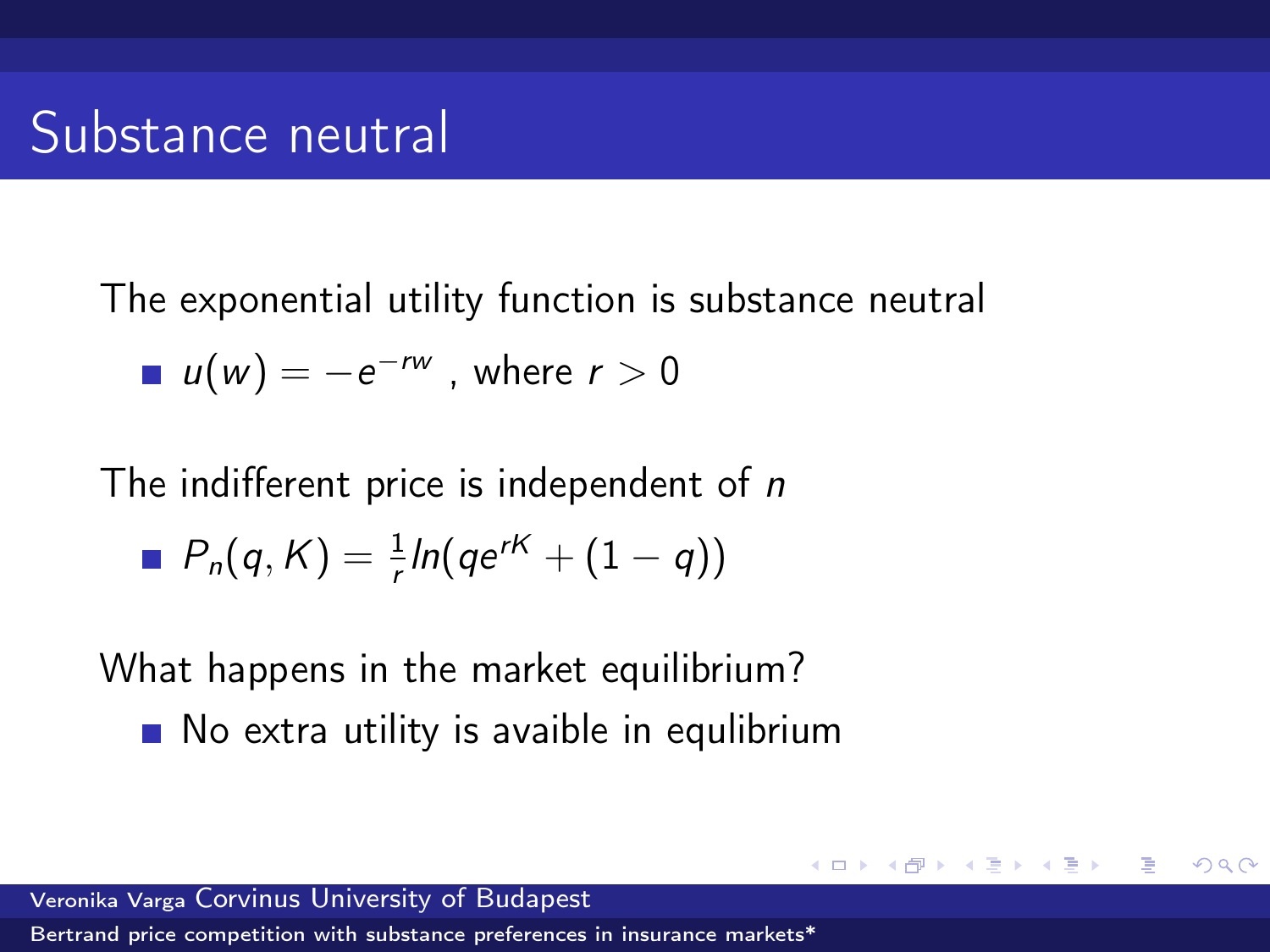## Indifference curves – Substance neutral case



Veronika Varga Corvinus University of Budapest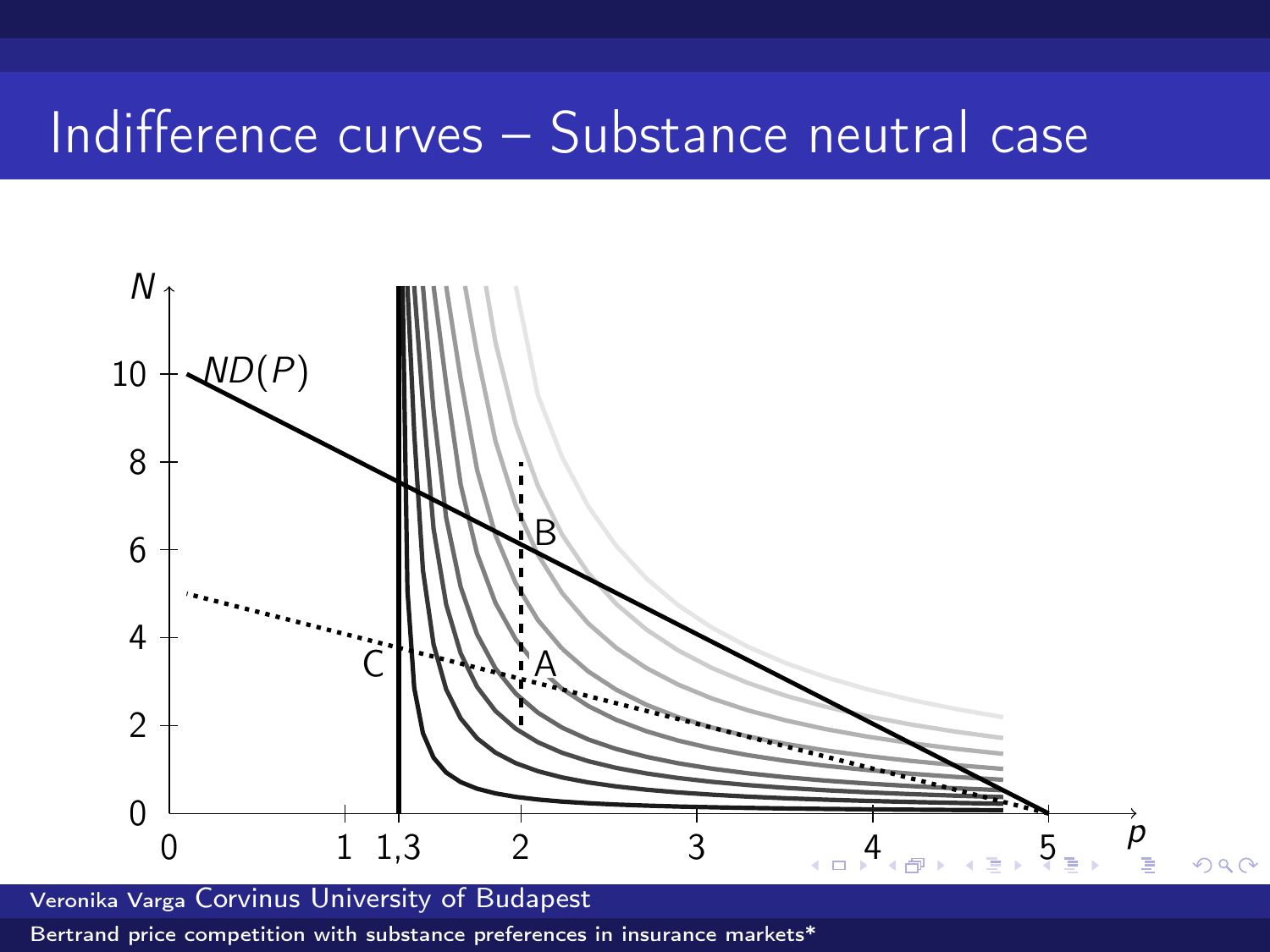<span id="page-9-0"></span>The mixed exponential utility function and the quadratic utility function are substance averse utility functions

 $209$ 

■ 
$$
u(w) = aw - exp(-rw)
$$
  
\n■  $u(w) = w - bw^2, b > 0, w \le \frac{1}{2b}$ 

What happens in the market equilibrium?

- $\blacksquare$  positive extra utility is avaible
- **a** asymmetry in the market is possible

Veronika Varga Corvinus University of Budapest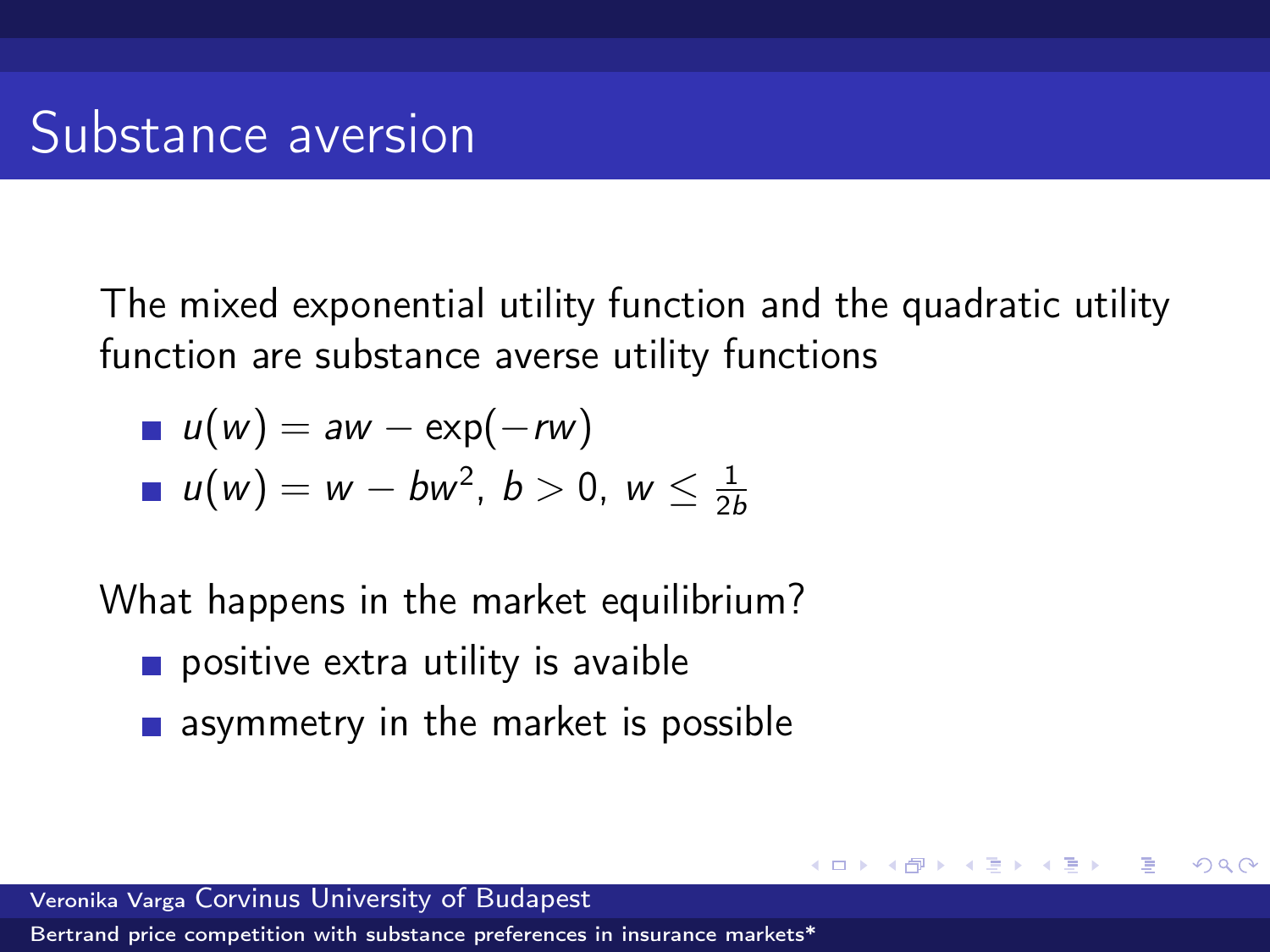### Indifference curves – Substance averse case



Veronika Varga Corvinus University of Budapest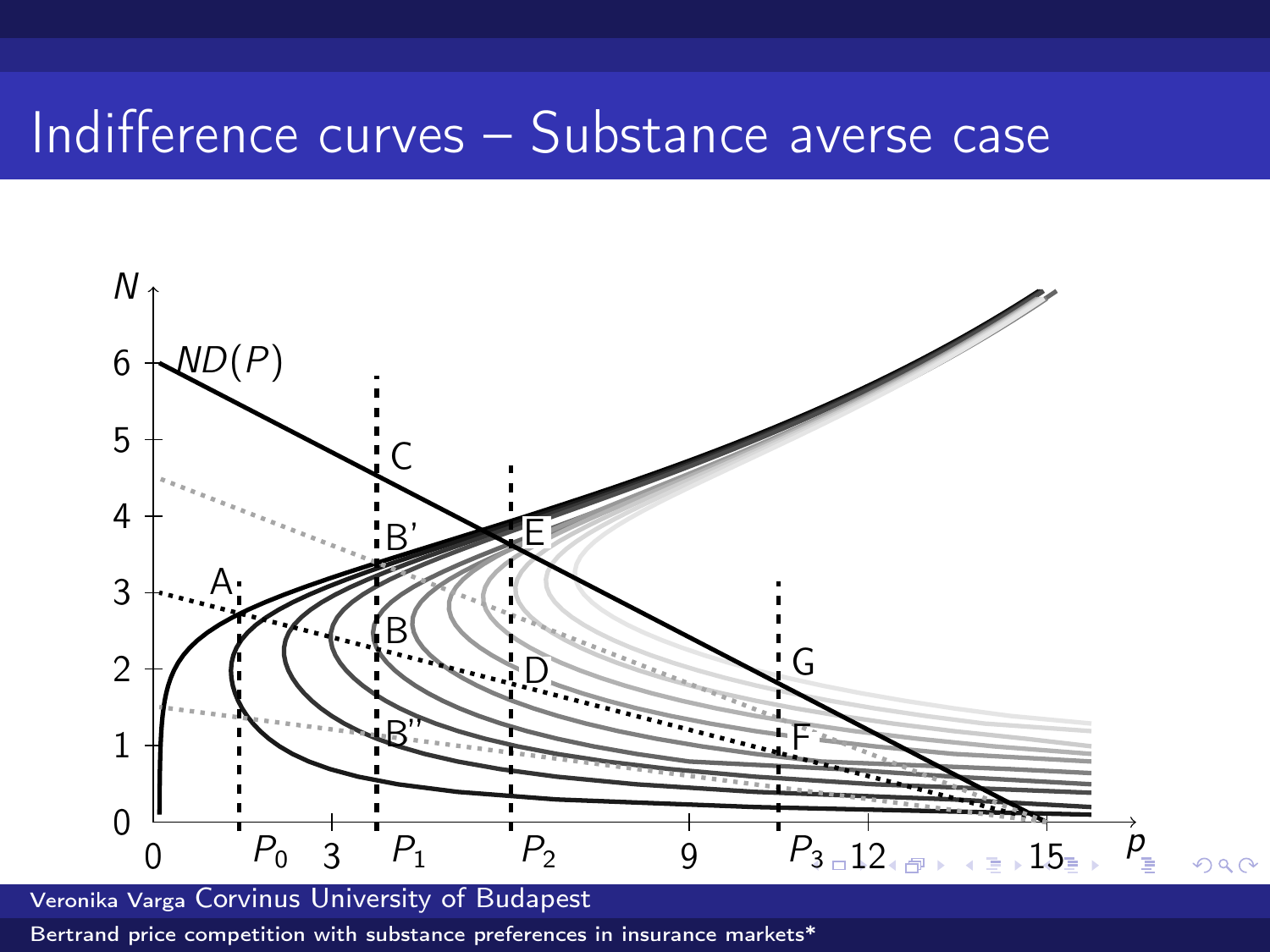## <span id="page-11-0"></span>Substance seeking

$$
u(w) = \begin{cases} 300[-\exp(-1 - \frac{x - 100}{140}) + \exp(-1) + \frac{x - 100}{1000000}], \\ \text{if } x \le 100 \\ 750[-\exp(-1 - \frac{x - 100}{500}) + \exp(-1) + \frac{x - 100}{1000000}], \\ \text{if } x > 100 \end{cases}
$$
(2)

重

**K ロ ト K (型 ) - K** 

重き→ 后  $\rightarrow$   $299$ 

Veronika Varga Corvinus University of Budapest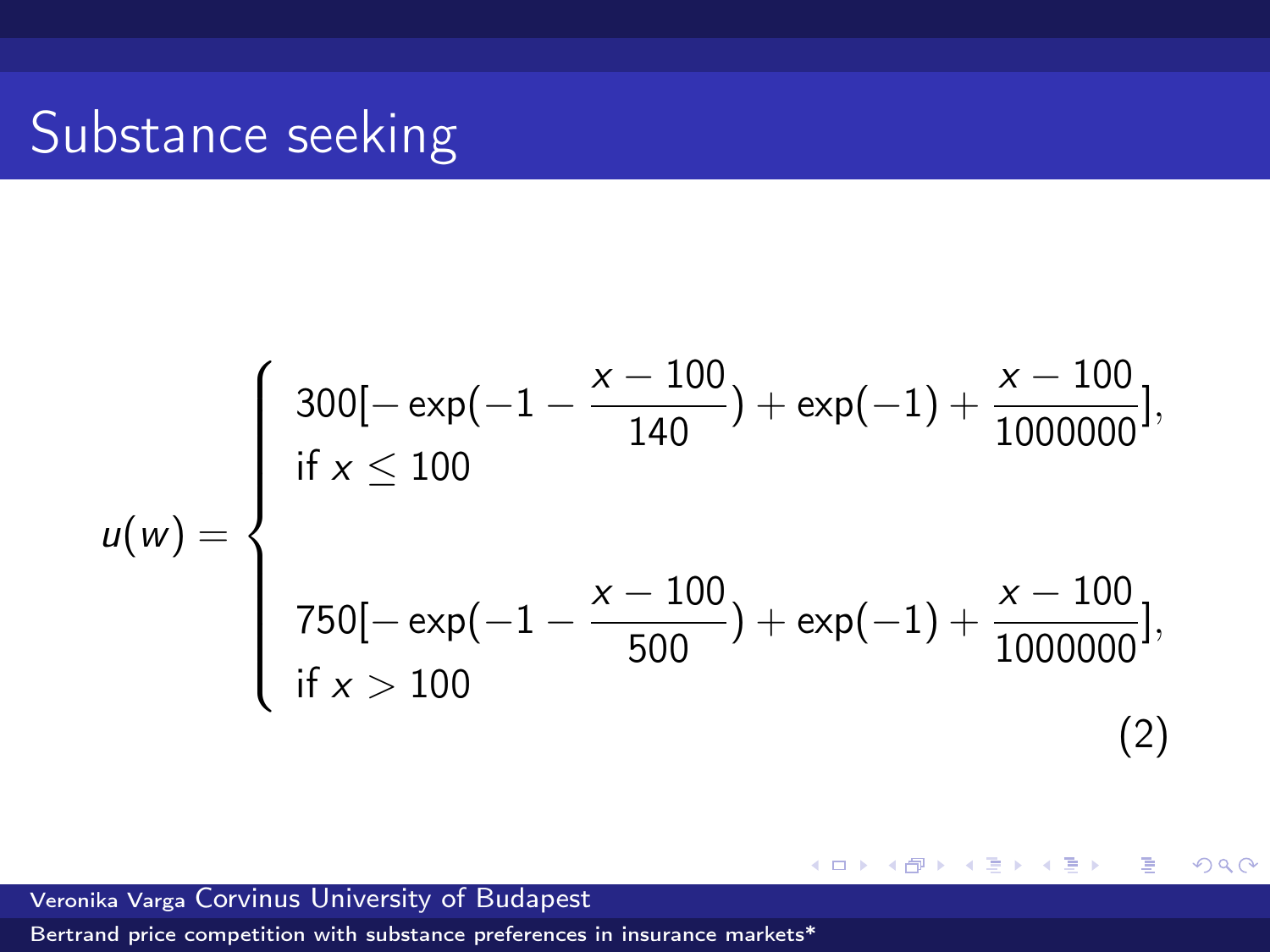### <span id="page-12-0"></span>Indifference curves – Substance seeking case



Veronika Varga Corvinus University of Budapest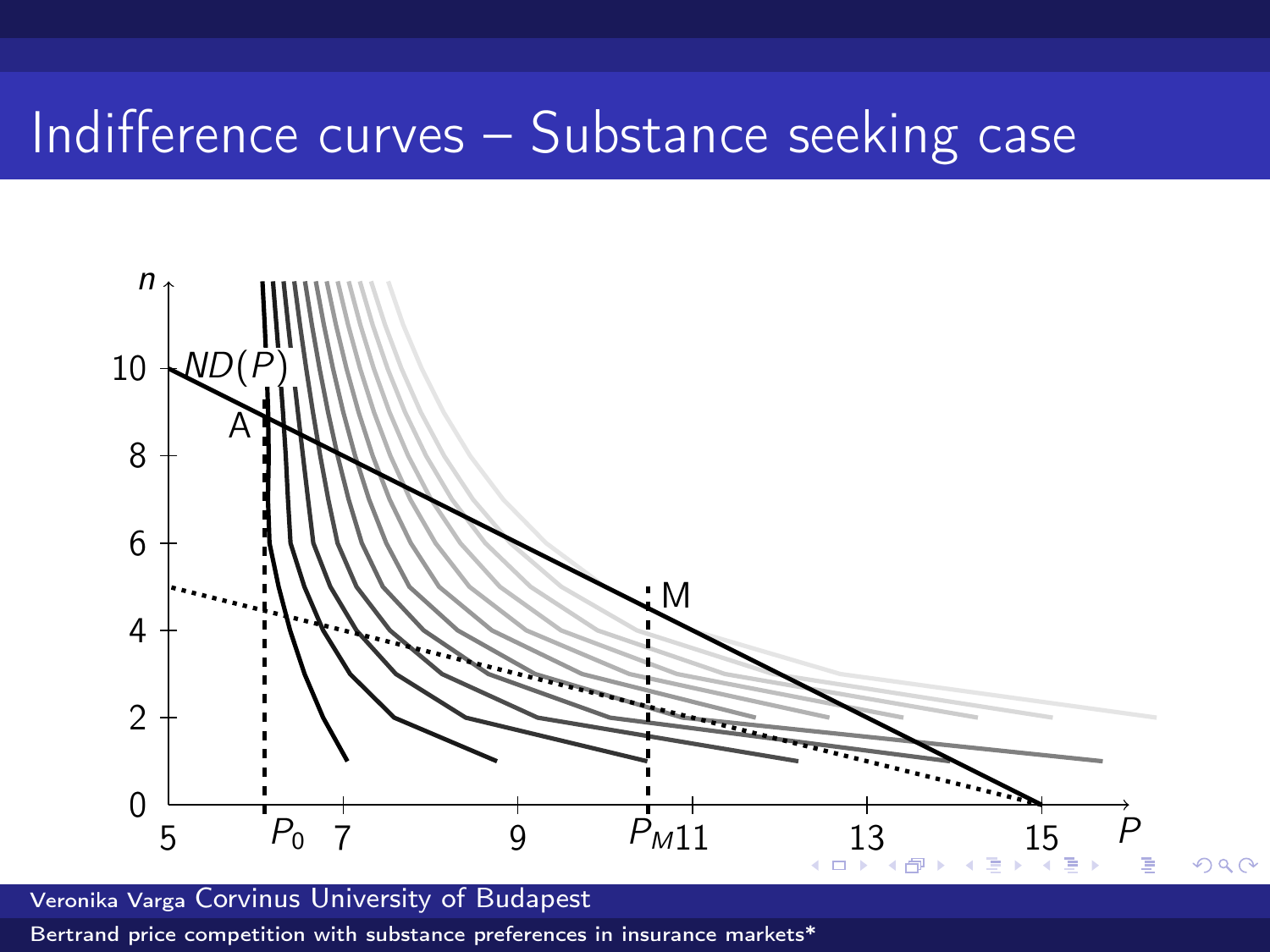#### <span id="page-13-0"></span>Proper risk aversion

An undesirable lottery can never be made desirable by the presence of an independent, undesirable lottery (Pratt and Zeckhauser 1987).

#### Proper risk aversion

Let W, M, L be independent risks. If the u utility function has the proper risk aversion property, then if

 $Eu(W + L) \leq Eu(W)$ 

and

$$
Eu(W + M) \le Eu(W)
$$

then

$$
Eu(W + L + M) \le Eu(W + M)
$$

Veronika Varga Corvinus University of Budapest

[Bertrand price competition with substance preferences in insurance markets\\*](#page-0-0)

 $QQQ$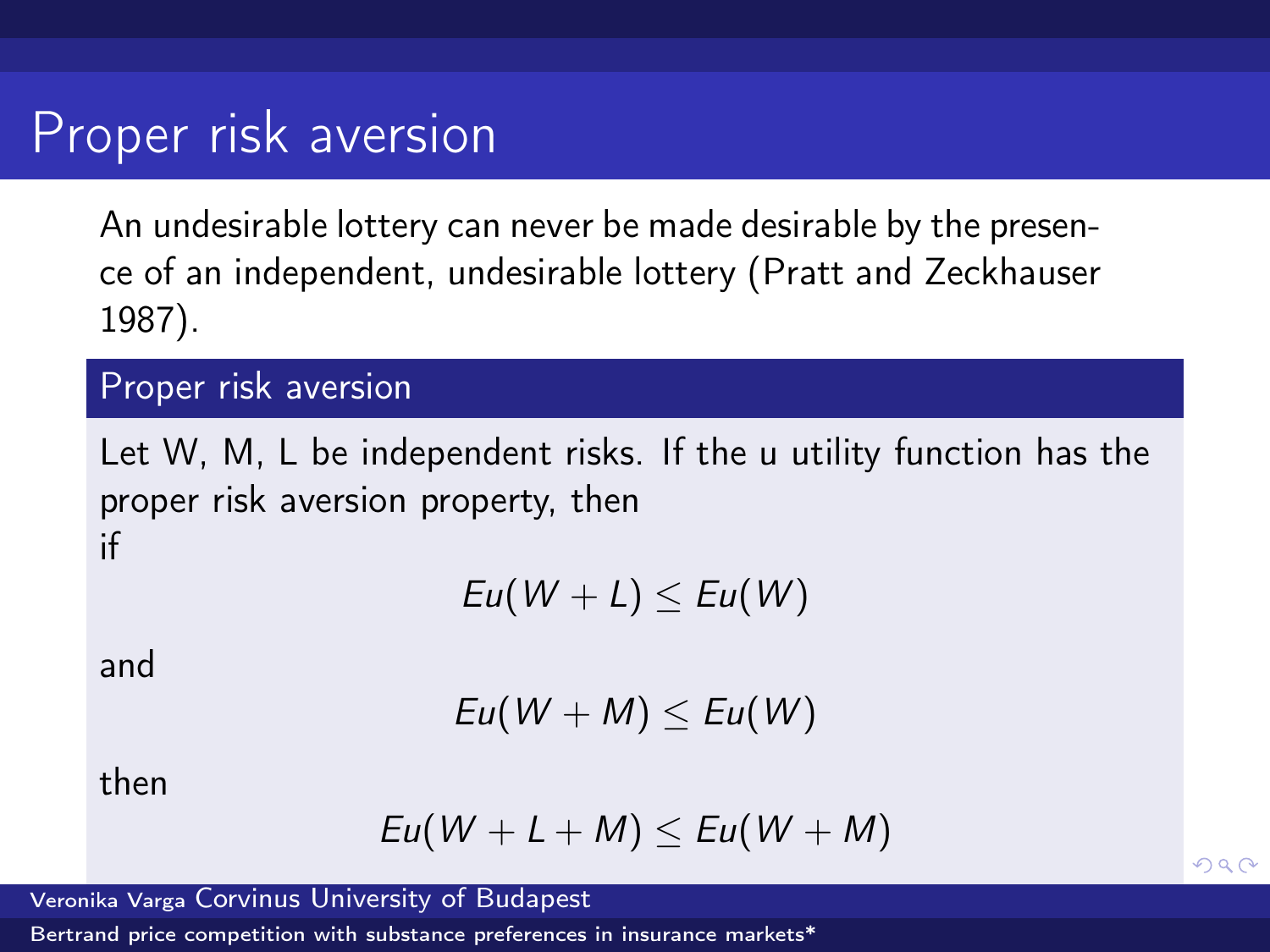# <span id="page-14-0"></span>Conclusion and further research questions

- **1** Connection between substance preference and the risk attitude
	- **Proper risk aversion usually leads to substance aversion**
	- But substance aversion is a more general concept
	- **Substance seeking example is an improper utility function**
- 2 Market equlibrium
	- Substance neutral case  $-$  no extra utility
	- Substance aversion extra utility, no unique equilibrium

キロメ メ御メ メモメ メモ

 $209$ 

- Substance seeking monopol situation
- **3** How general are our findings?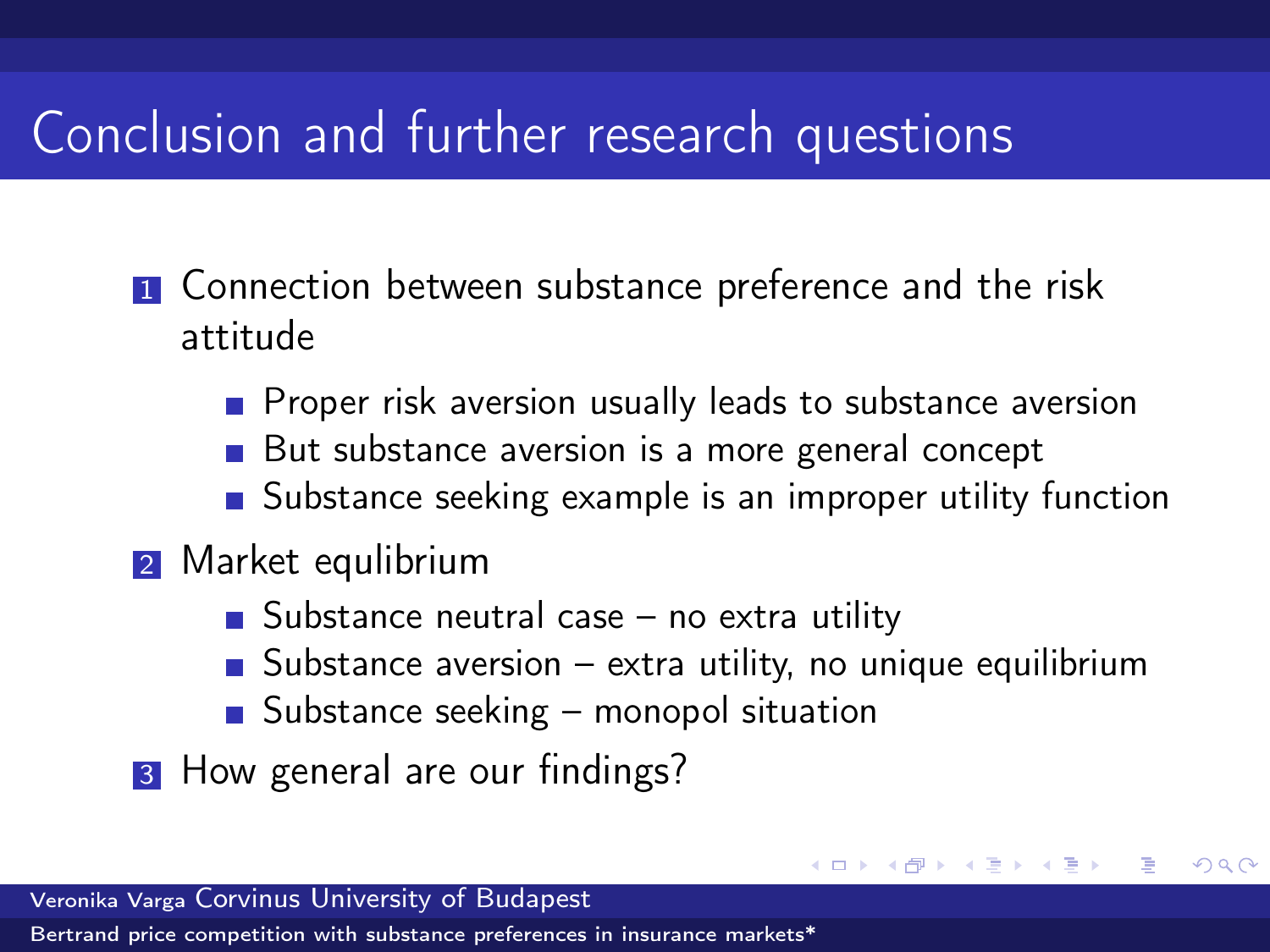# Thank you for your attention!

4 0 F ∢ 母 Þ  $\mathbf{p}$   $QQ$ 

重

Veronika Varga Corvinus University of Budapest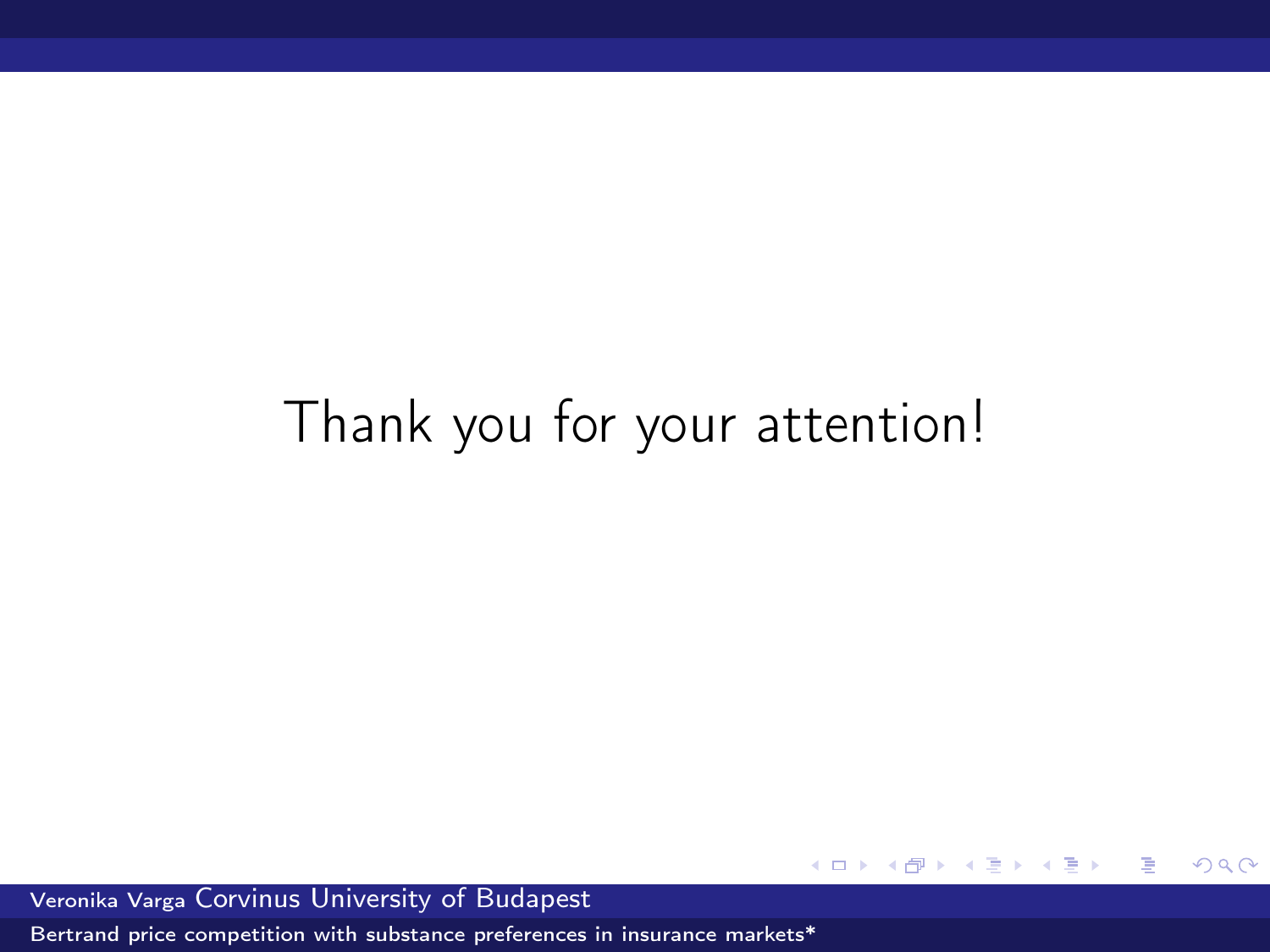### Sources

J. A. Bikker and M. van Leuvensteijn (2011) : Competition and efficiency in the Dutch life insurance industry, Applied Economics, 40:16, 2063-2084 2011

Adnan Kasman, Evrim Turgutlu (2008): Competitive Conditions in the Turkish Non– Life Insurance Industry, Review of Middle East Economics and Finance, Volume 4, Number 1 2008 Article 5

Magnus Lindmark , Lars-Fredrik Andersson and Mike Adams (2006): The Evolution and Development of the Swedish Insurance Market, Accounting, Business & Financial History, 16:3, 341-370

Polborn, M. K. (1998): A Model of an Oligopoly in an Insurance Market, The Geneva Papers on Risk and Insurance Theory, 23, 41–48.

Pratt, J. W. (1964): Risk aversion in the small and in the large, Econometrica 32, 122–136.

Pratt, J. W. and Zeckhauser, R. J. (1987): Proper Risk Aversion, Econometrica, 55(1), 143–154.

イロメ イ押メ イヨメ イヨメ

Ε

 $\Omega$ 

Veronika Varga Corvinus University of Budapest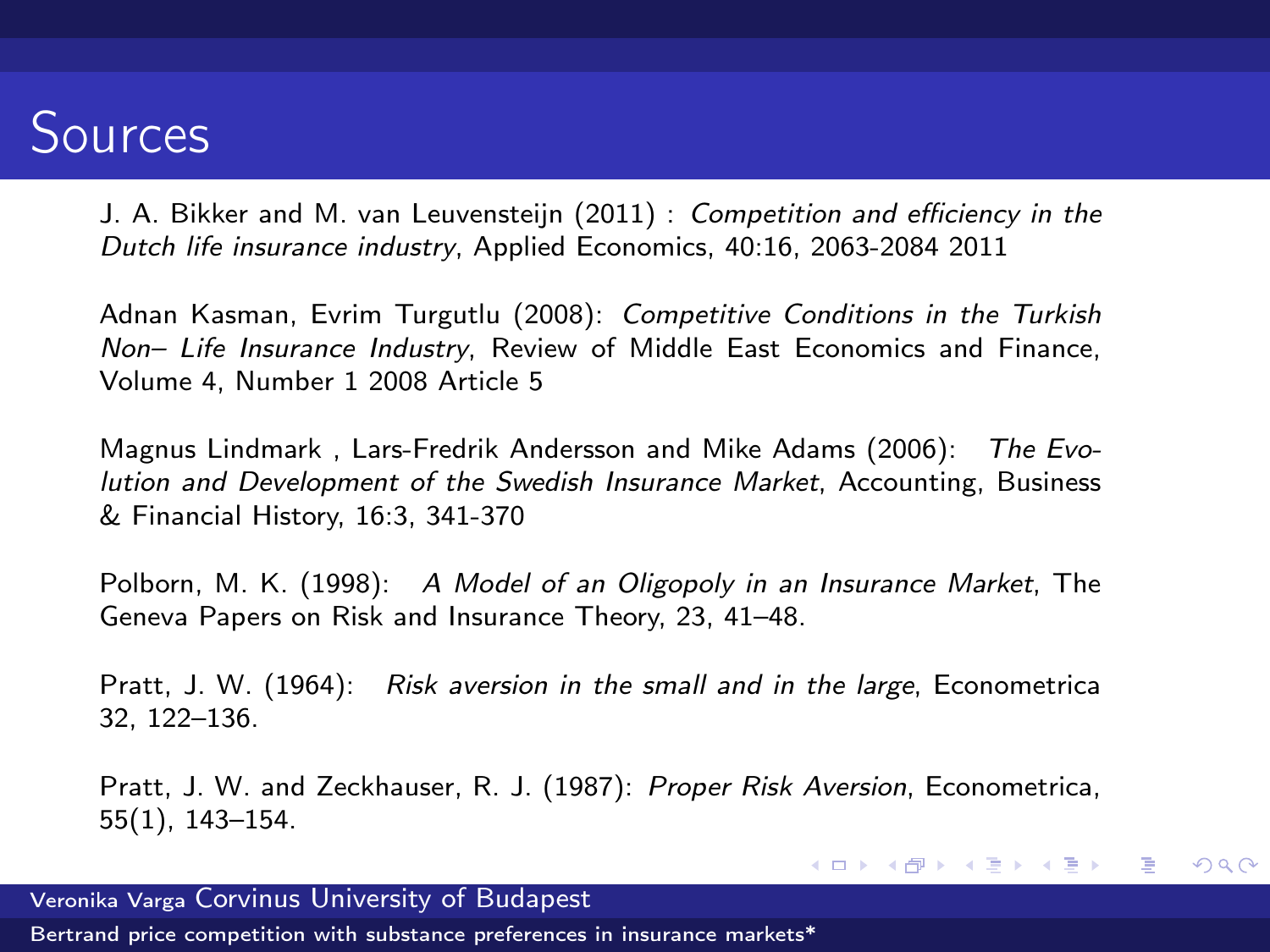## Sources

Sonnenholzner, M. and Wambach, A. (2004): Oligopoly in Insurance Markets, In: Teugels, J. és Sundt, B. (eds). Encyclopedia of Actuarial Science. Wiley, Chichester, UK (2004)

Darko Tipurić , Mirjana Pejić Bach and Tomislava Pavić (2008): Concentration of the insurance industry in selected transition countries of Central and Eastern Europe, 1998-2006, 2008 Post-Communist Economies, 20:1, 97-118

J. Miguel Villas-Boas and Udo Schmidt-Mohr (1999): Oligopoly with Asymmetric Information: Differentiation in Credit Markets, The RAND Journal of Economics, Vol. 30, No. 3 (Autumn, 1999), pp. 375-396

Jennifer L. Wang, Larry Y. Tzeng and En-Lin Wang (2003): The Nightmare of the Leader: The Impact of Deregulation on an Oligopoly Insurance Market, Source: Journal of Insurance Issues, Vol. 26, No. 1 (SPRING 2003), pp. 15-28

Wambach, A. (1999): Bertrand competition under cost uncertainty, International Journal of Industrial Organization, 17, 941–951.

イロメ イ押メ イヨメ イヨメ

∍

 $\Omega$ 

Veronika Varga Corvinus University of Budapest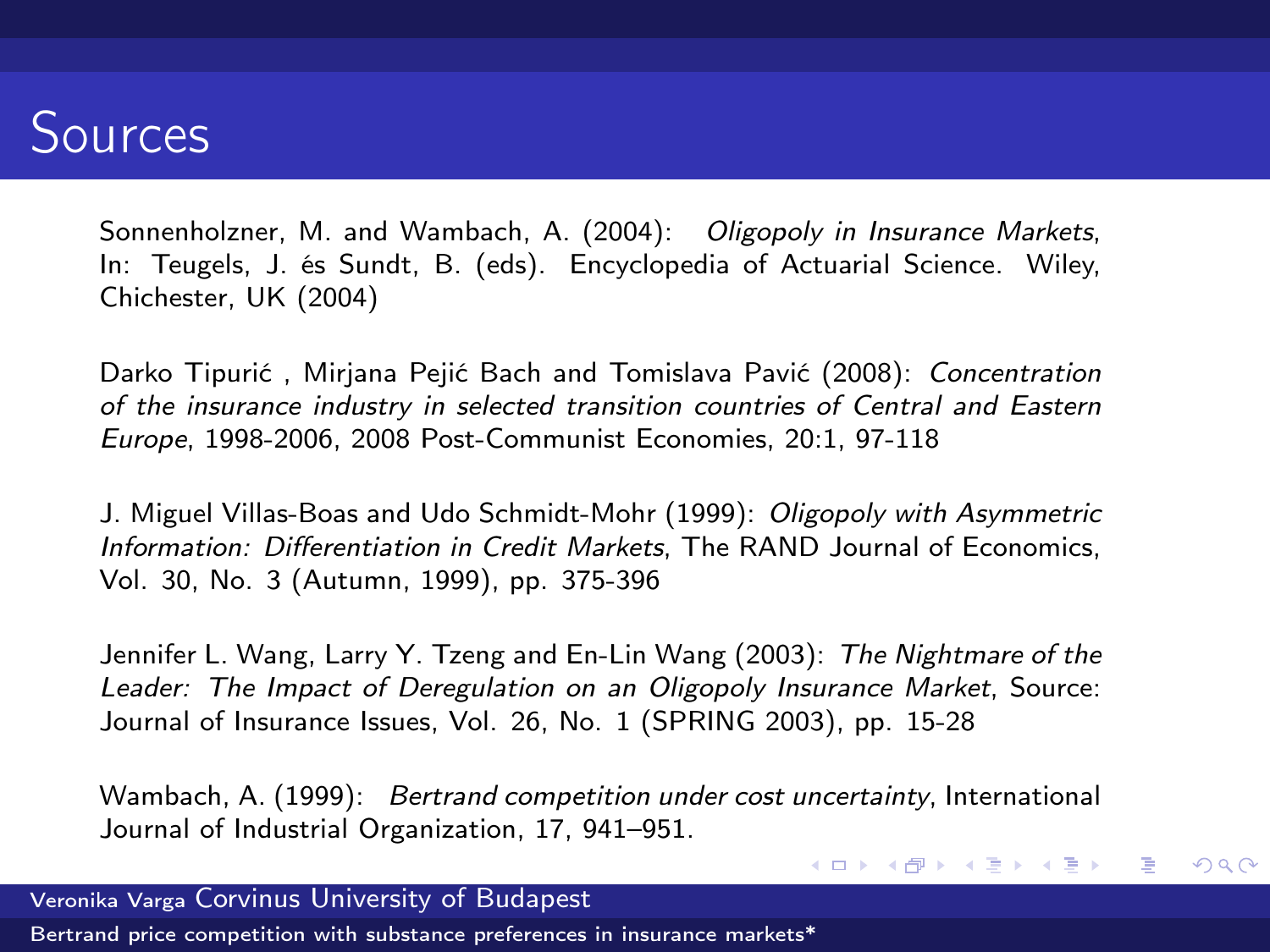# Risk attitude

#### Risk Aversion

An agent is risk averse if his or her utility function is concave.

#### Absolute Risk Aversion

A common measure of absolute risk aversion is the following:  $r(x) = \frac{-u''(x)}{u'(x)}$  $\frac{e^{u(x)}}{u'(x)}$  (Pratt, 1964).

If  $r(x)$  is increasing then u is called Increasing Risk Aversion utility function (IARA).

If  $r(x)$  is decreasing then u is called Decreasing Risk Aversion utility function (DARA).

If  $r(x)$  is constant then u is called Constant Risk Aversion utility function (CARA). キロメ メ御き メモメ メモメ

 $209$ 

Veronika Varga Corvinus University of Budapest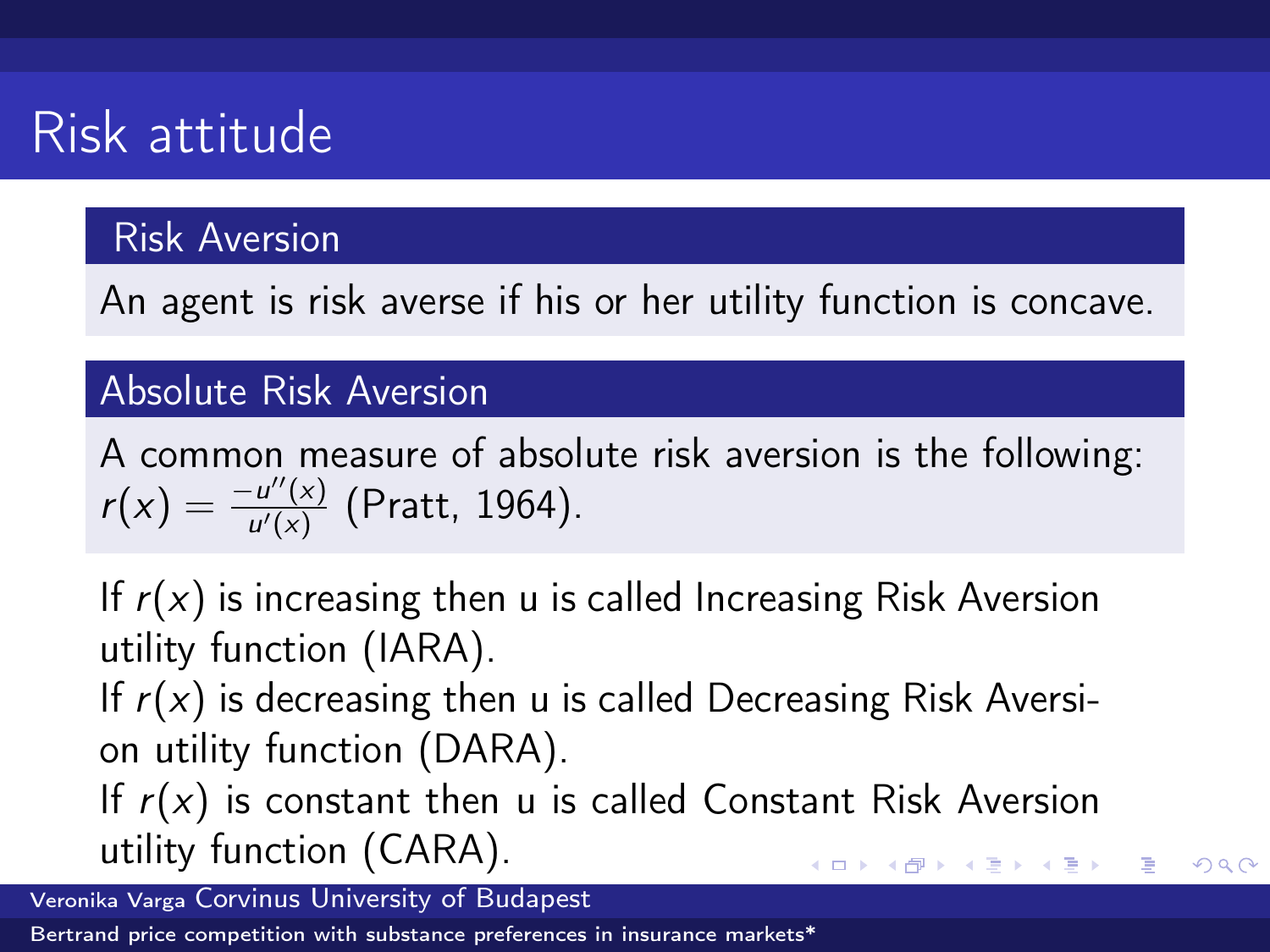#### Proper risk aversion - Gollier and Pratt example

$$
u(x) = \left\{\begin{array}{cc} x & \text{if } x < 100 \\ 50 + \frac{x}{2} & \text{if } x \ge 100 \end{array}\right.
$$

$$
w_0 = 101 \text{ so } u(w_0) = 100.5
$$
  
1. risk 50%  $w_1 = 90$  and 50%  $w_1 = 115$   
2. risk 50%  $w_2 = 81$  and 50%  $w_2 = 121$ 

 $Eu(1. risk) = 0.5u(90) + 0.5u(115) = 98.75$  so  $Eu(1. risk) < u(w_0)$ 1.risk is not prefered

 $Eu(2.risk) = 0.5u(81) + 0.5u(115) = 95.75$  so  $Eu(2.risk) < u(w_0)$ 2. risk is not prefered **but**  $Eu(1. \text{risk} + 2. \text{risk}) = 96.875 > Eu(2. \text{risk})$ 

 $209$ 

Veronika Varga Corvinus University of Budapest